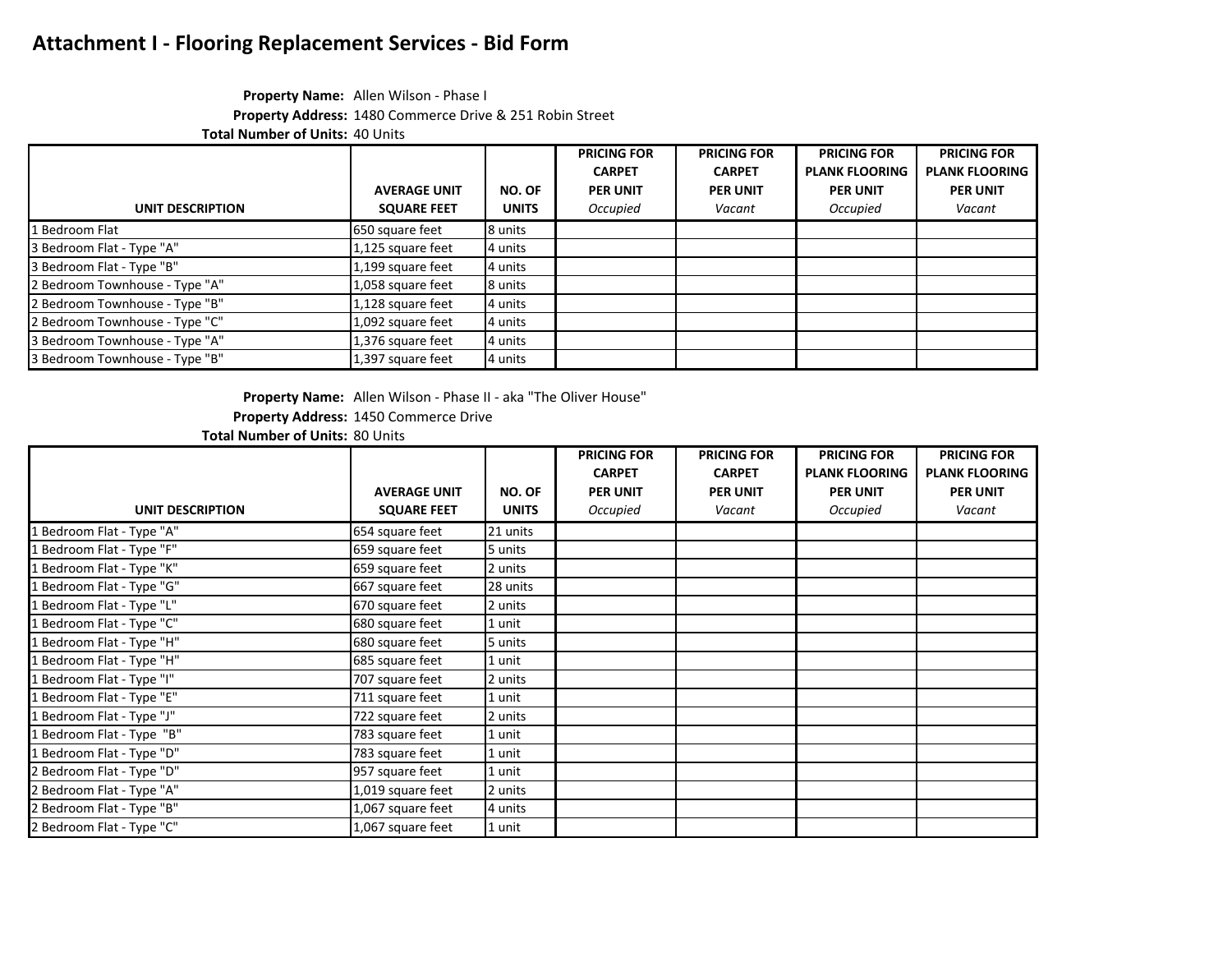### **Property Name:** Allen Wilson - Phase III

**Property Address:** 150, 160, 170, 180, 190, 200 & 210 Electric Avenue; 263 Robin Street

**Total Number of Units:** 71 Units

|                           |                     |              | <b>PRICING FOR</b> | <b>PRICING FOR</b> | <b>PRICING FOR</b>    | <b>PRICING FOR</b>    |
|---------------------------|---------------------|--------------|--------------------|--------------------|-----------------------|-----------------------|
|                           |                     |              | <b>CARPET</b>      | <b>CARPET</b>      | <b>PLANK FLOORING</b> | <b>PLANK FLOORING</b> |
|                           | <b>AVERAGE UNIT</b> | NO. OF       | <b>PER UNIT</b>    | <b>PER UNIT</b>    | <b>PER UNIT</b>       | <b>PER UNIT</b>       |
| <b>UNIT DESCRIPTION</b>   | <b>SQUARE FEET</b>  | <b>UNITS</b> | Occupied           | Vacant             | Occupied              | Vacant                |
| 1 Bedroom Flat            | 663                 | 6 units      |                    |                    |                       |                       |
| 2 Bedroom Flat - "A"      | 970                 | 1 unit       |                    |                    |                       |                       |
| 2 Bedroom Flat - "B"      | 1,053               | 10 units     |                    |                    |                       |                       |
| 2 Bedroom Townhouse - "A" | 1,058               | 6 units      |                    |                    |                       |                       |
| 2 Bedroom Townhouse - "A" | 1,389               | 2 units      |                    |                    |                       |                       |
| 2 Bedroom Townhouse - "B" | 1,128               | 3 units      |                    |                    |                       |                       |
| 2 Bedroom Townhouse - "B" | 1,409               | 1 unit       |                    |                    |                       |                       |
| 2 Bedroom Townhouse - "C" | 1,092               | 4 units      |                    |                    |                       |                       |
| 2 Bedroom Townhouse - "D" | 1,121               | 2 units      |                    |                    |                       |                       |
| 2 Bedroom Townhouse - "E" | 1,063               | 2 units      |                    |                    |                       |                       |
| 3 Bedroom Flat - "A"      | 1,125               | 4 units      |                    |                    |                       |                       |
| 3 Bedroom Flat - "B"      | 1,203               | 4 units      |                    |                    |                       |                       |
| 3 Bedroom Townhouse - "A" | 1,389               | 4 units      |                    |                    |                       |                       |
| 3 Bedroom Townhouse - "B" | 1,409               | 4 units      |                    |                    |                       |                       |

#### **Property Name:** Oakview Walk **Property Address:** 1111 Oakview Road **Total Number of Units:** 34 Total Units

|                        |                     |              | <b>PRICING FOR</b> | <b>PRICING FOR</b> | <b>PRICING FOR</b>    | <b>PRICING FOR</b>    |
|------------------------|---------------------|--------------|--------------------|--------------------|-----------------------|-----------------------|
|                        |                     |              | <b>CARPET</b>      | <b>CARPET</b>      | <b>PLANK FLOORING</b> | <b>PLANK FLOORING</b> |
|                        | <b>AVERAGE UNIT</b> | NO. OF       | <b>PER UNIT</b>    | <b>PER UNIT</b>    | <b>PER UNIT</b>       | <b>PER UNIT</b>       |
| UNIT DESCRIPTION       | <b>SQUARE FEET</b>  | <b>UNITS</b> | Occupied           | Vacant             | Occupied              | Vacant                |
| 1 Bedroom Flat - A1(b) | 700                 | 12 units     |                    |                    |                       |                       |
| 1 Bedroom Flat - A2(a) | 709                 | 1 unit       |                    |                    |                       |                       |
| 1 Bedroom Flat - A2(b) | 712                 | 11 units     |                    |                    |                       |                       |
| 1 Bedroom Flat - A3(b) | 700                 | 3 units      |                    |                    |                       |                       |
| 2 Bedroom Flat - B1(b) | 1,000               | 4 units      |                    |                    |                       |                       |
| 2 Bedroom Flat - B2(a) | 1,000               | 1 unit       |                    |                    |                       |                       |
| 2 Bedroom Flat - B2(b) | 1,000               | 2 units      |                    |                    |                       |                       |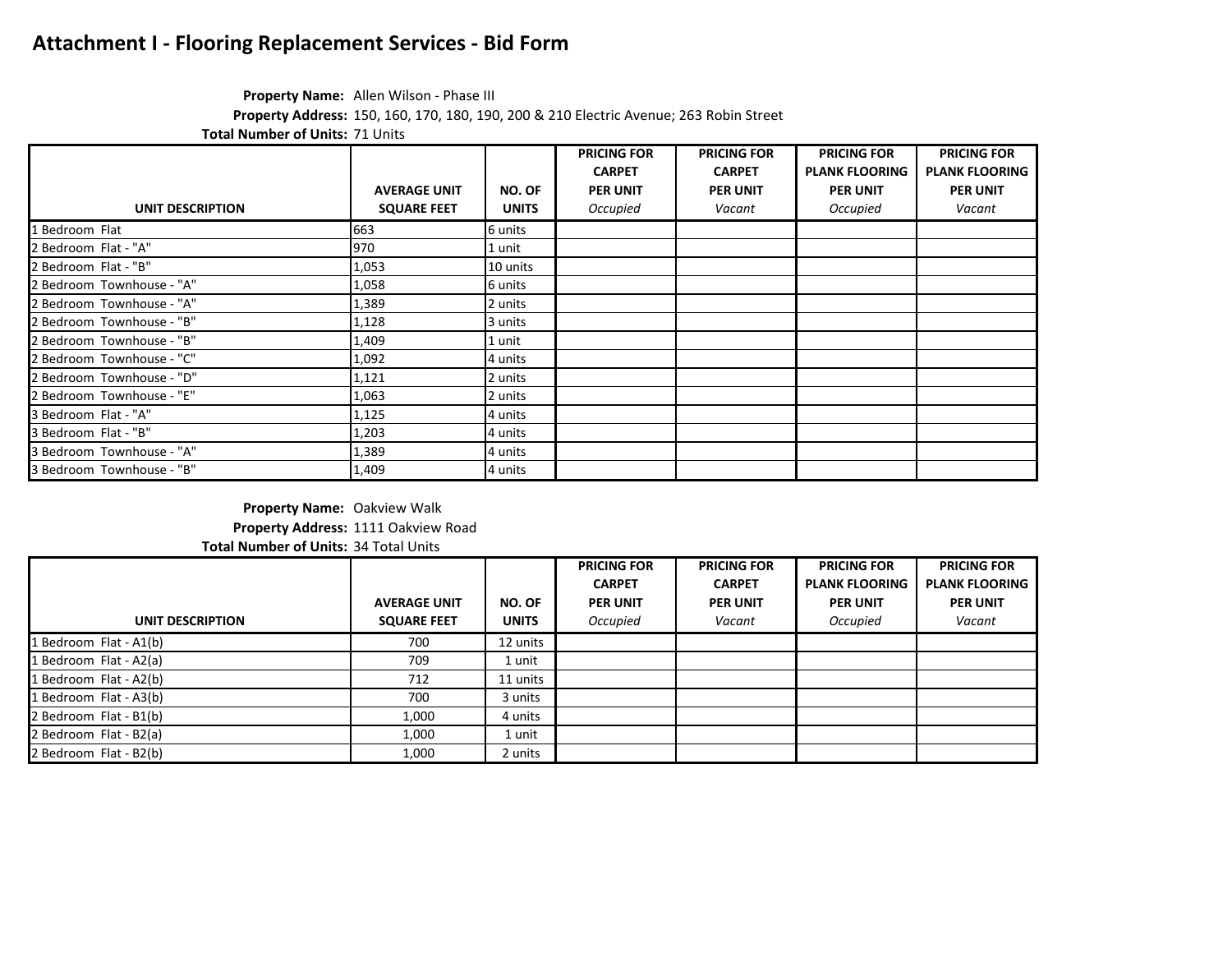### **Property Name:** Spring Pointe **Property Address:** 1301 Oakview Road

**Total Number of Units:** 65 Units

|                  |                     |              | <b>PRICING FOR</b> | <b>PRICING FOR</b> | <b>PRICING FOR</b>    | <b>PRICING FOR</b>    |
|------------------|---------------------|--------------|--------------------|--------------------|-----------------------|-----------------------|
|                  |                     |              | <b>CARPET</b>      | <b>CARPET</b>      | <b>PLANK FLOORING</b> | <b>PLANK FLOORING</b> |
|                  | <b>AVERAGE UNIT</b> | NO. OF       | <b>PER UNIT</b>    | <b>PER UNIT</b>    | <b>PER UNIT</b>       | <b>PER UNIT</b>       |
| UNIT DESCRIPTION | <b>SQUARE FEET</b>  | <b>UNITS</b> | Occupied           | Vacant             | Occupied              | Vacant                |
| 1 Bedroom Flat   | 600                 | 10 units     |                    |                    |                       |                       |
| 2 Bedroom Flat   | 750                 | 47 units     |                    |                    |                       |                       |
| 3 Bedroom Flat   | 900                 | 8 units      |                    |                    |                       |                       |

**Property Name:** Swanton Heights **Property Address:** 244 and 320 Robin Street; 409, 420, 427, 445, 450 and 463 Electric Avenue; 1510, 1520, 1530 and 1540 Commerce Drive

**Total Number of Units:** 8 Units

|                                                |                     |              | <b>PRICING FOR</b> | <b>PRICING FOR</b> | <b>PRICING FOR</b>    | <b>PRICING FOR</b>    |
|------------------------------------------------|---------------------|--------------|--------------------|--------------------|-----------------------|-----------------------|
|                                                |                     |              | <b>CARPET</b>      | <b>CARPET</b>      | <b>PLANK FLOORING</b> | <b>PLANK FLOORING</b> |
|                                                | <b>AVERAGE UNIT</b> | NO. OF       | <b>PER UNIT</b>    | <b>PER UNIT</b>    | <b>PER UNIT</b>       | <b>PER UNIT</b>       |
| UNIT DESCRIPTION                               | <b>SQUARE FEET</b>  | <b>UNITS</b> | Occupied           | Vacant             | Occupied              | Vacant                |
| 1 Bedroom Flat - Type "A"                      | 540 square feet     | 4 units      |                    |                    |                       |                       |
| 1 Bedroom Flat - Type "B-1"                    | 559 square feet     | 14 units     |                    |                    |                       |                       |
| 1 Bedroom Flat - Type "B-1a" - Handicap Unit   | 851 square feet     | 2 units      |                    |                    |                       |                       |
| 1 Bedroom Flat - Type "B-2"                    | 502 square feet     | 5 units      |                    |                    |                       |                       |
| 1 Bedroom Flat - Type "B-3"                    | 851 square feet     | 4 units      |                    |                    |                       |                       |
| 1 Bedroom Flat - Type "B-3a" - Handicap unit   | 851 square feet     | 1 unit       |                    |                    |                       |                       |
| 2 Bedroom Flat - Type "C-1"                    | 717 square feet     | 2 units      |                    |                    |                       |                       |
| 2 Bedroom Flat - Type "C-2"                    | 794 square feet     | 4 units      |                    |                    |                       |                       |
| 2 Bedroom Flat - Type "E-1A"                   | 791 square feet     | 1 unit       |                    |                    |                       |                       |
| 2 Bedroom Flat - Type "E-1A-a" - Handicap unit | 791 square feet     | 1 unit       |                    |                    |                       |                       |
| 2 Bedroom Flat - Type "E-1B"                   | 780 square feet     | 2 units      |                    |                    |                       |                       |
| 2 Bedroom Flat - Type "E-1C"                   | 752 square feet     | 2 units      |                    |                    |                       |                       |
| 2 Bedroom Flat - Type "F-1A"                   | 684 square feet     | 3 units      |                    |                    |                       |                       |
| 2 Bedroom Flat - Type "F-1B"                   | 673 square feet     | 3 units      |                    |                    |                       |                       |
| 3 Bedroom Flat - Type "D-1"                    | 927 square feet     | 5 units      |                    |                    |                       |                       |
| 3 Bedroom Flat - Type "D-1a" - Handicap unit   | 927 square feet     | 1 unit       |                    |                    |                       |                       |
| 3 Bedroom Flat - Type "D2"                     | 988 square feet     | 12 units     |                    |                    |                       |                       |
| 4 Bedroom Townhouse - Type "E-1"               | 1,171 square feet   | 2 units      |                    |                    |                       |                       |
| 4 Bedroom Townhouse - Type "E-2"               | 1,300 square feet   | 23 units     |                    |                    |                       |                       |
| 5 Bedroom Townhouse - Type "F-2"               | 1,398 square feet   | 7 units      |                    |                    |                       |                       |